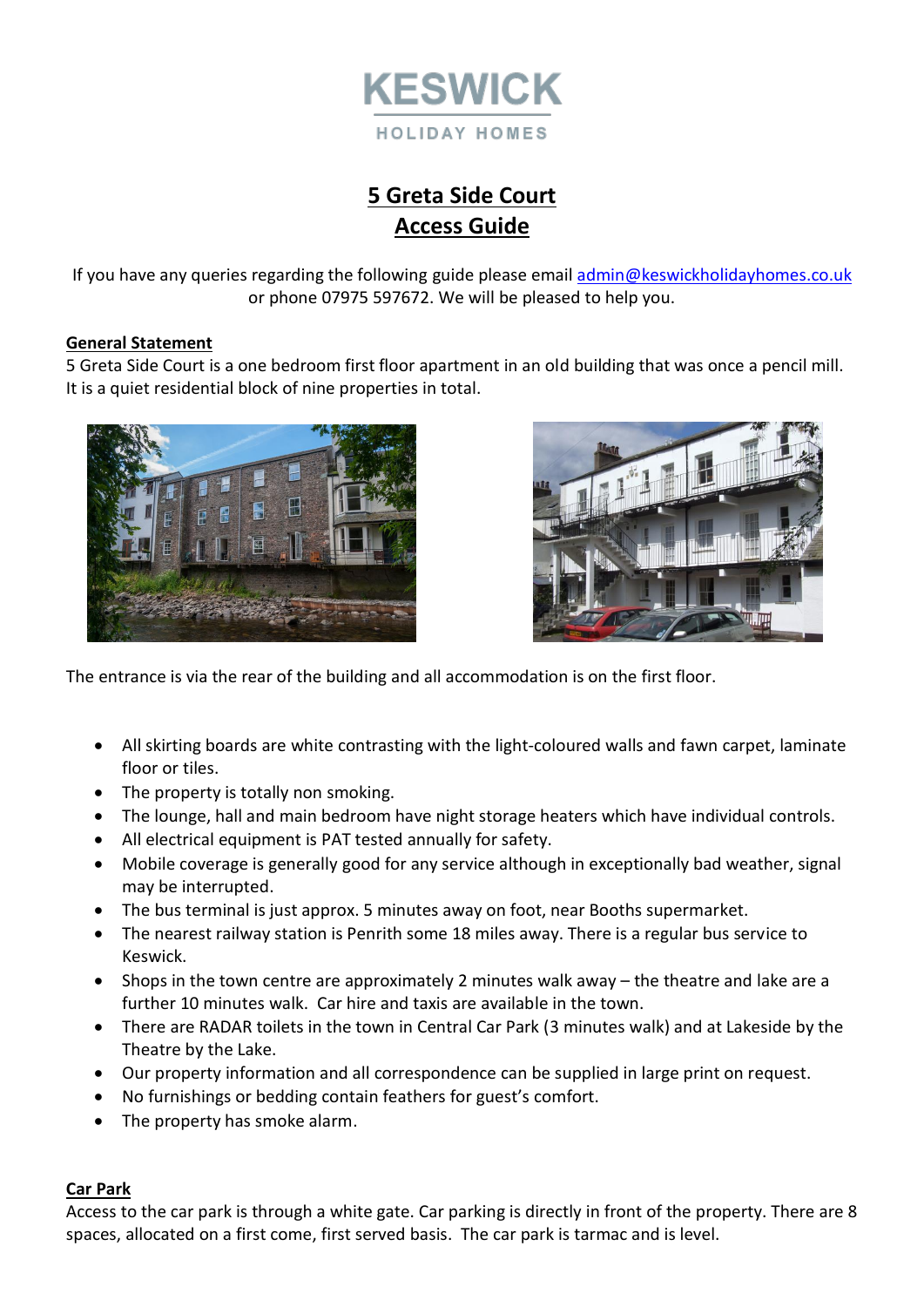

#### **Entrance**

No 5 is accessed via concrete steps on the outside of the building, directly from the car park. There are 7 steps to a landing and then a further 8 steps to the first-floor balcony. The steps are 18cm high and 25 cm deep. There is a handrail in both side of the stairs.

No 5 is just to the right and is the centre flat. The walkway approach is 85cm wide. The front door is 70cm wide and is hinged from the left. The lock is 80cm high.

The key safe is mounted on the wall to the left of the door, it is approx. 150 cm high.

#### **Lounge/diner**

- The front door leads directly into the lounge/dining room and hall space.
- Free space in the hall is 230cm x 78 cm.
- Light switch is 140 cm high.
- There is a drop leaf dining table which is 75cm high. The two dining chairs are 44cm high.
- Three seated cottage style sofa and one matching chair. The seats are 42cm high and the arm rests are 50cm high.
- Standard floor lamp by the side of the sofa, which is operated by your foot, on the floor.
- There is an additional convector heater for use if required.
- Chest of three pine drawers with a lamp on top.
- Pine unit for Radio, TV, Blue Ray DVD/CD Player with Catchup TV installed. The television is on top of the unit.
- Smoke detector on the ceiling in the lounge to your left when coming out of the kitchen.
- Free space in the lounge of dimensions 260cm x 170 cm





### **Kitchen**

- The kitchen is small but compact leading off the lounge through a sliding door.
- The door opening is 57cm wide and the handle is at height 50cm.
- Fitted light wood floor and matching wall units with
- additional strip lighting under the wall units. The units are standard size, 60cm depth.
- Fridge with small freezer compartment. Microwave, toaster, kettle, electric oven/separate grill, and electric hob. Oven door is side opening, extractor fan over the hob.
- Single stainless steel sink unit with cupboards underneath. The taps are 45cm from the edge of sink.
- Fire blanket situated on the wall at the side of the draining board.